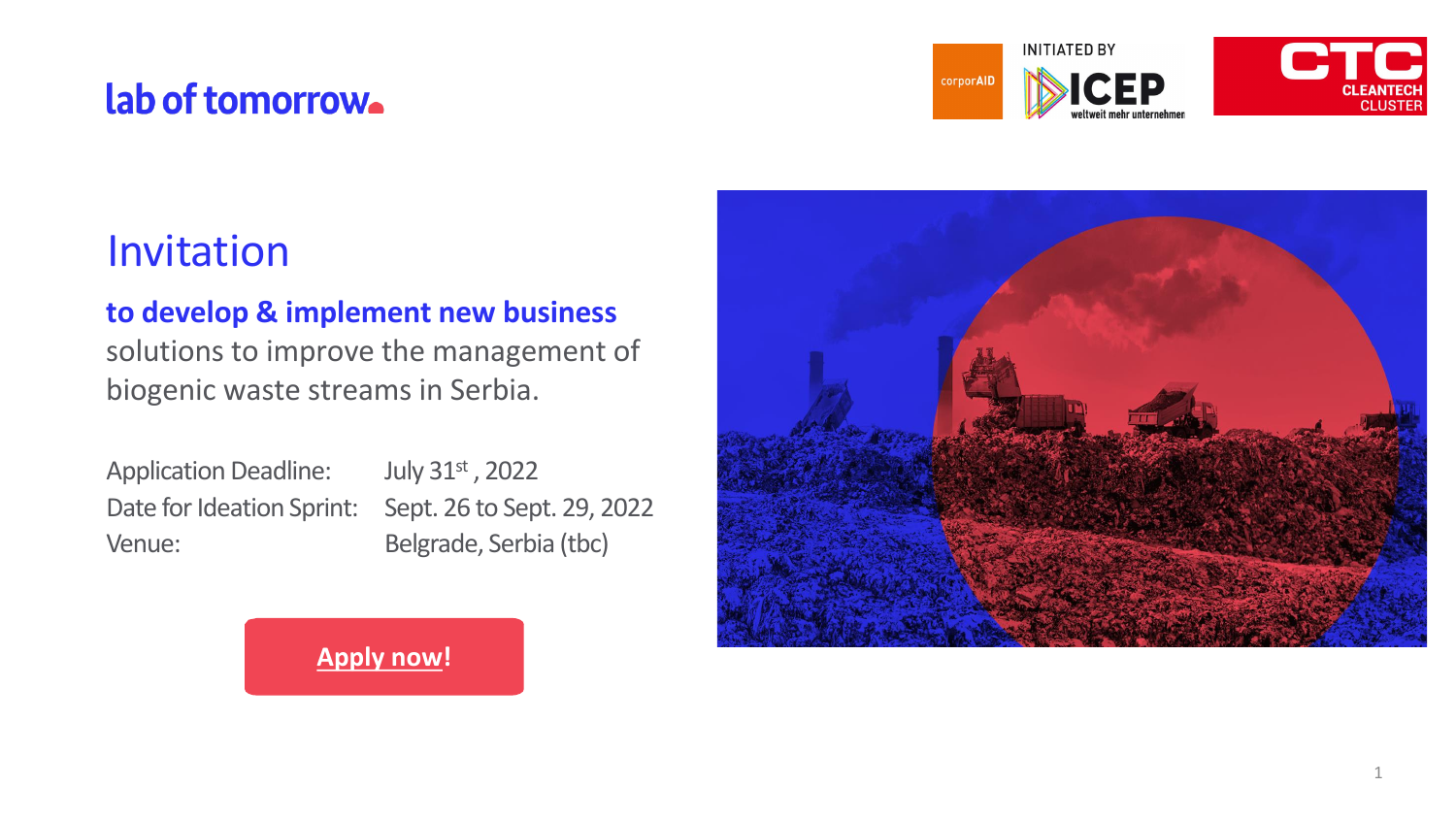# Why did you receive this invitation? What is it about?

#### **You have been selected to apply:**

• Based on your **expertise** and **product portfolio**.

#### **You are invited to:**

- Increase your **product portfolio** and **revenue.**
- Expand your **market** and **increase your network.**
- (Co-) develop **new products** with other companies from the EU and Serbia.

#### **To create impact**:

• **Improving the value chain of biogenic waste stream** in Serbia while benefiting from a **strong network of partners** (selection below).





 $\blacksquare$  Austrian

Aaencv





On the services the lab of tomorrow offers and the unique opportunities it provides, please see the following slides



With funding from

Austrian Development Cooperation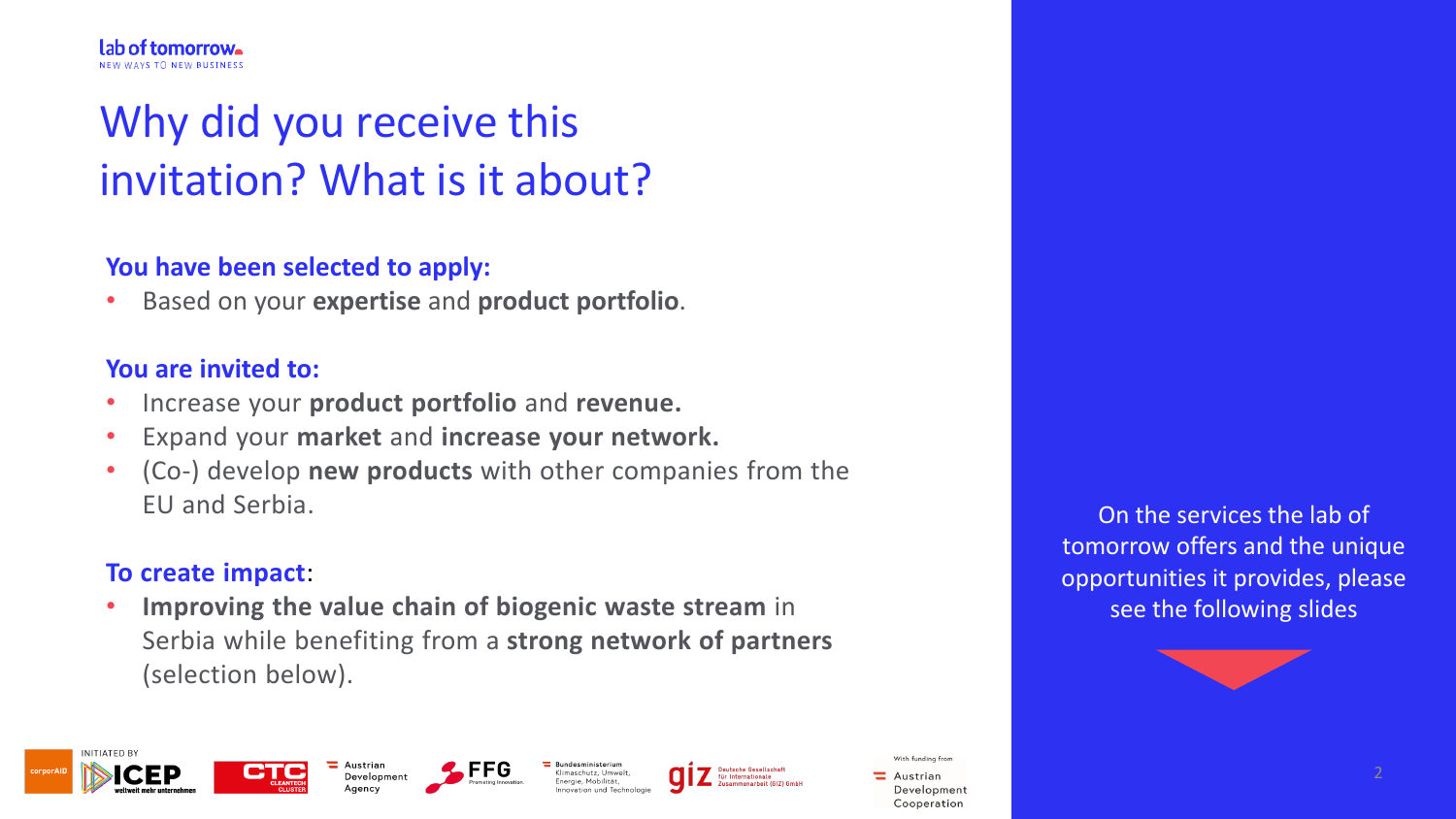## About the lab of tomorrow

A lab of tomorrow is an incubation program for new sustainable businesses in emerging markets.

#### **Each lab of tomorrow process offers:**

- A well-defined **business & impact opportunity.**
- A strong **product-development process**, supported by expert coaches.
- A strong **supporting network** from academia, politics and the start-up ecosystem, e. g. investors.
- The opportunity **to work in teams with other companies** to cocreate solutions that can be brought to market successfully.



#### **Track record:**

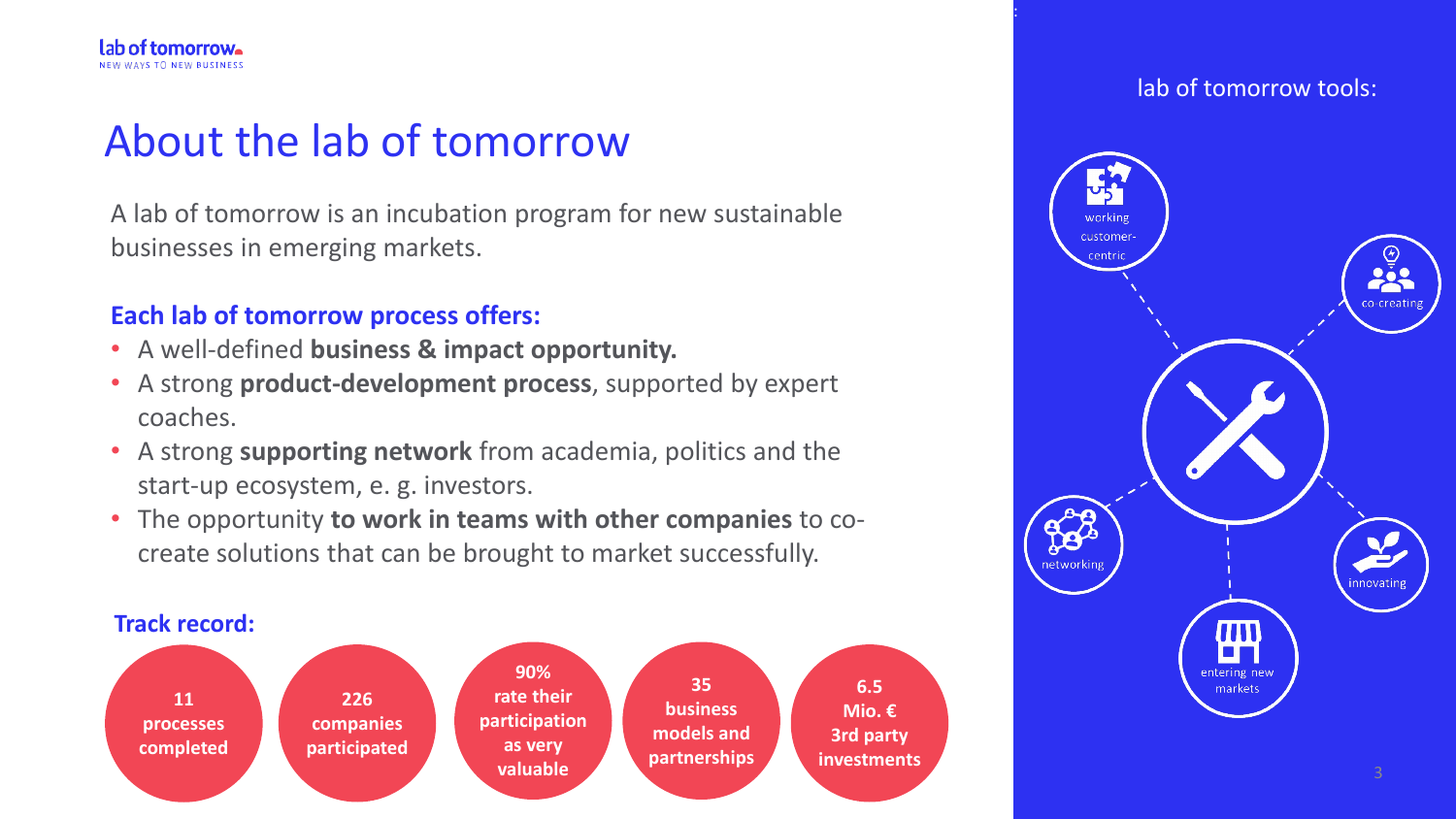Utilization of biogenic waste in the Western Balkans

**How might we improve the management of waste streams with high biogenic content in Serbia?**

Each lab of tomorrow revolves around a **challenge** (and sub-challenges) which is defined after extensive field research. Suitable companies are then invited to work on **solutions for this challenge**, while simultaneously profiting from new markets, expertise and an extensive network of stakeholders. Our challenge is about:



## The challenge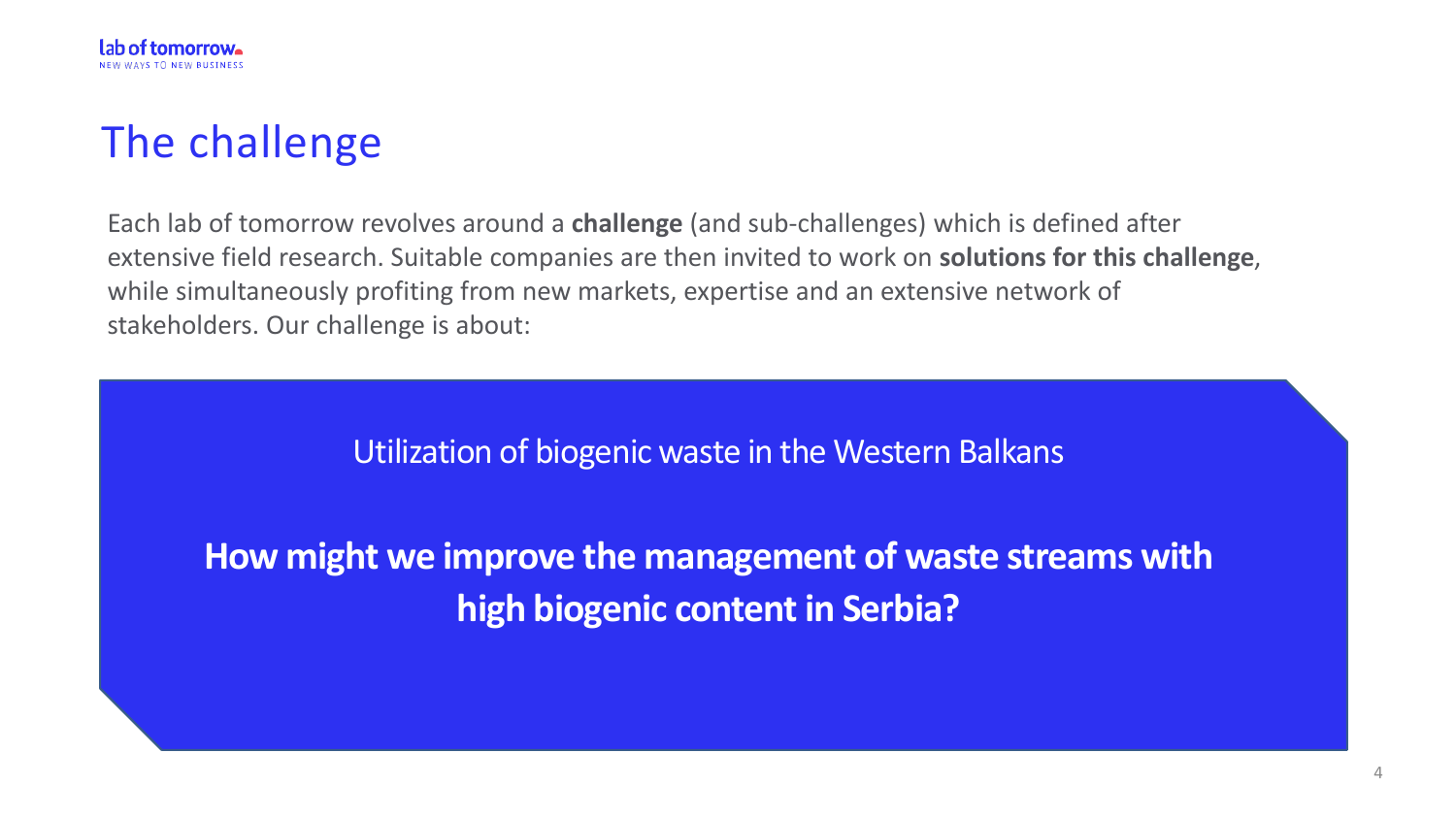## About the challenge

- The Serbian waste management **faces numerous challenges along the value chain**, from waste collection and separation to productive use, for example for energy purposes.
- **Improving** the value chain for biogenic residues in Serbia can **open up new income opportunities** or, for example, access to renewable energy sources and income for the local population.

Facts about the challenge:

... about **50 percent** of the collected municipal waste in Serbia is **biogenic** ... the biogenic fraction causes **most greenhouse gas emissions** on landfills ... most landfills **do not** have a separation or **recycling system** ... therefore, the **biogenic waste sector in Serbia** offers **plenty of business opportunities** for: consultants, engineers, equipment suppliers and waste management companies

This process aims to:

(1) Create new business opportunities

- (2) Increase incomes for the local population
- (3) Create productive use of biogenic residues
- (4) Work as a lever for achieving the Sutsainable Development Goals (SDG).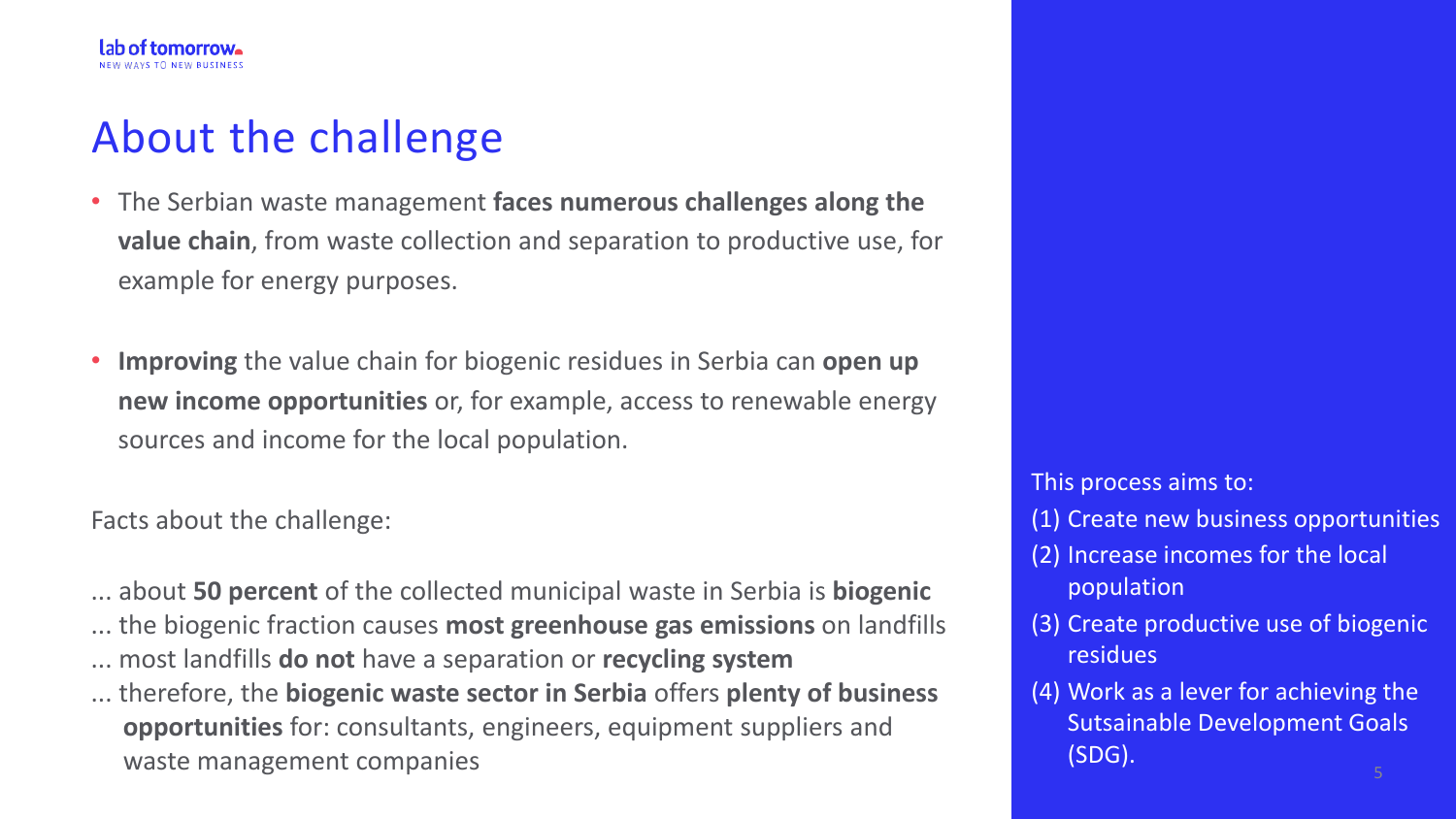**1. Storage and collection of biogenic waste**

How might we develop an efficient solution for the storage and collection of biogenic waste for different customer groups?

## Sub-challenges

Within the general challenge, four **"sub-challenges" or specific needs** have been identified through research. They are defined on a level that can be addressed with specific **marketable solutions**. **When applying, please select the sub-challenges**, you would want to address.



**2**. **Decentralized uses of biogenic waste**

How might we use biogenic waste productively at the place of accrue?

**3**. **Separation and homogenization of biogenic waste**

How might we provide an efficient solution for the separation and homogenization of biogenic waste for further use?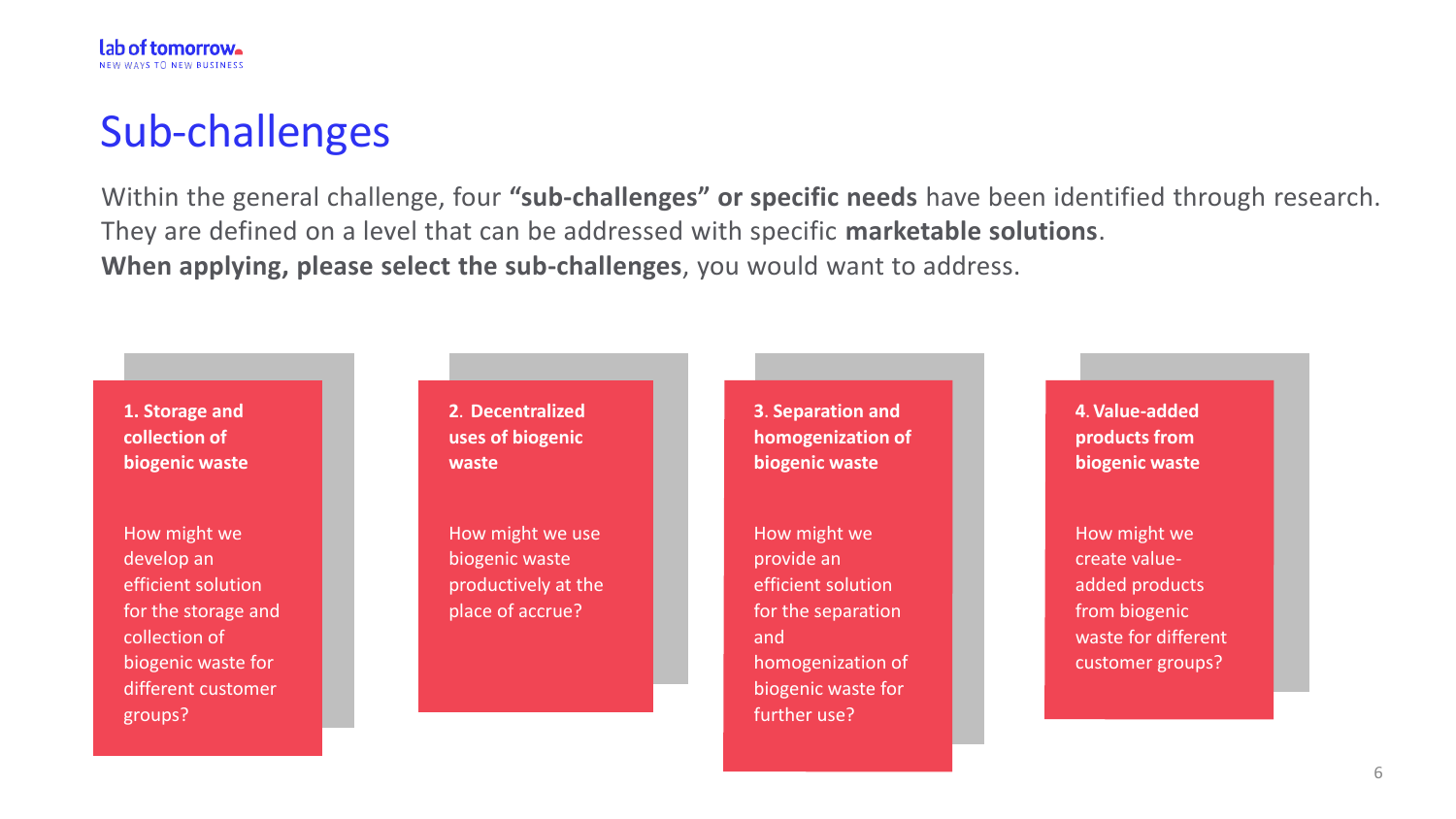

#### • Engage in 5 intense days of **coinnovating** guided by product development **coaches.**

- Cooperate with **selected companies** and stakeholders with expertise in the **field of biogenic residue.**
- Viable business concepts will gain
	- **further support** like coaching, mentoring and other services
	- **access to investors** and the startup ecosystem.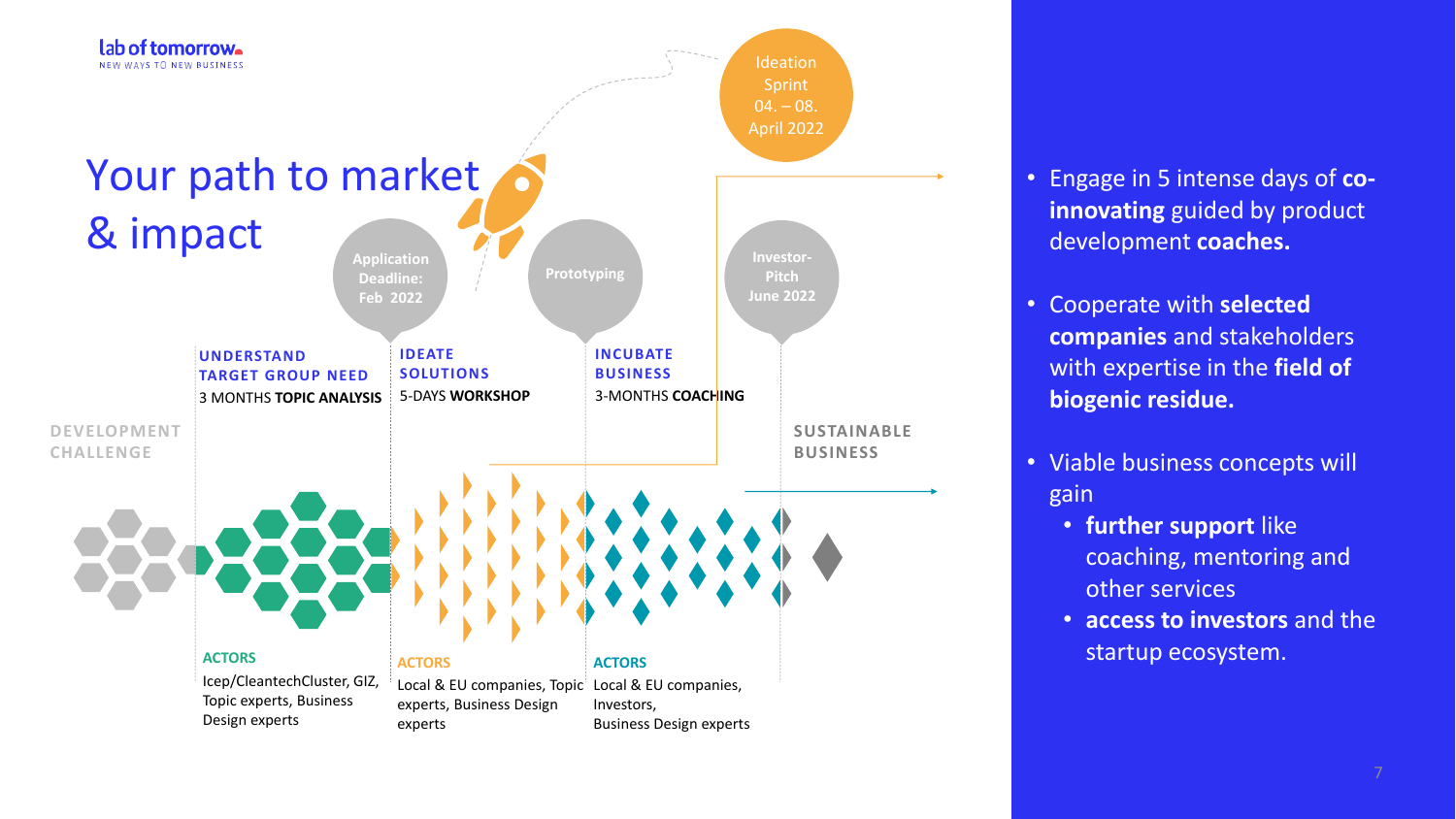## Your Benefits Your Commitment

1 person, 4 days in Serbia

Long-term commitment & engagement:

 $\rightarrow$  to further develop, establish and scale the product in the markets

Costs: Hotel & food as well as travel expenses

 $\rightarrow$  willingness to share expertise and know-how with other companies

| New revenue streams       |                         |
|---------------------------|-------------------------|
| Networking opportunities  | Strong development      |
| (private & public sector) | support                 |
| Visibility / Image        | Market insights         |
| Product development &     | Impact!                 |
| business innovation       | Improve the utilization |
| insights                  | of biogenic waste       |

Interest in design thinking methods & co-creation: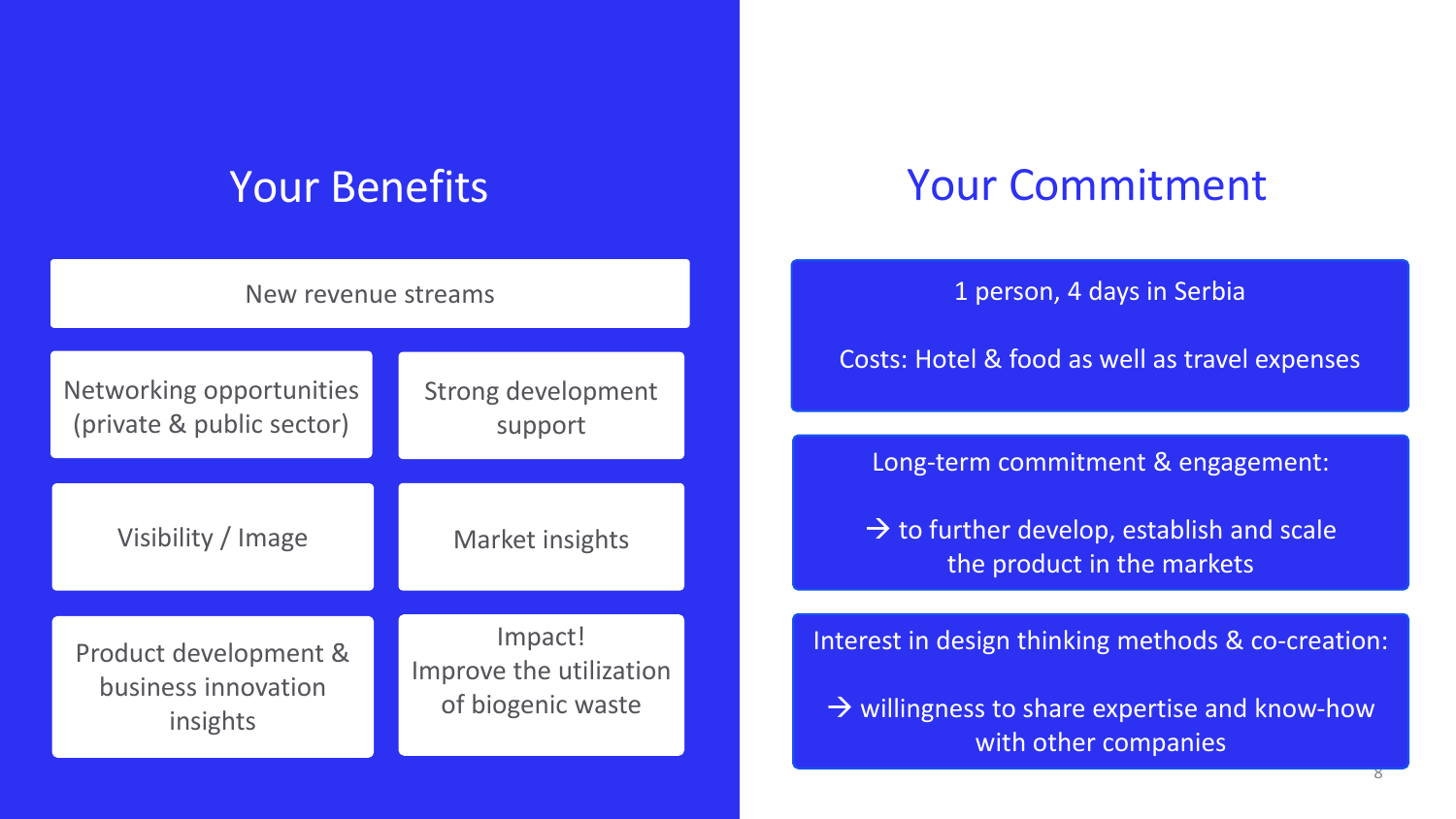- The **lab of tomorrow** aims to **create impact** and to help reach the Sustainable Development Goals (SDGs), by **economic development**.
- The lab of tomorrow has **no commercial interest of its own** in the conduction of lot innovation processes.

## Who are we? **Our partners:**

## What is the interest of the lot?

- **corporAID** is the Austrian Platform for Business, Development and Global Responsibility. It supports innovative business development cooperation and corporate responsibility to create innovative solutions for sustainable global development.
- **CleantechCluster** is the platform of environmental technology and energy technology companies in Upper Austria and contributes to market growth in the field of sustainable environmental and energy technologies along the value chain.

autsche Gesellschaf

Austrian Development Agency



Bundesministerium Klimaschutz, Umwelt, Energie, Mobilität, Innovation und Technologie